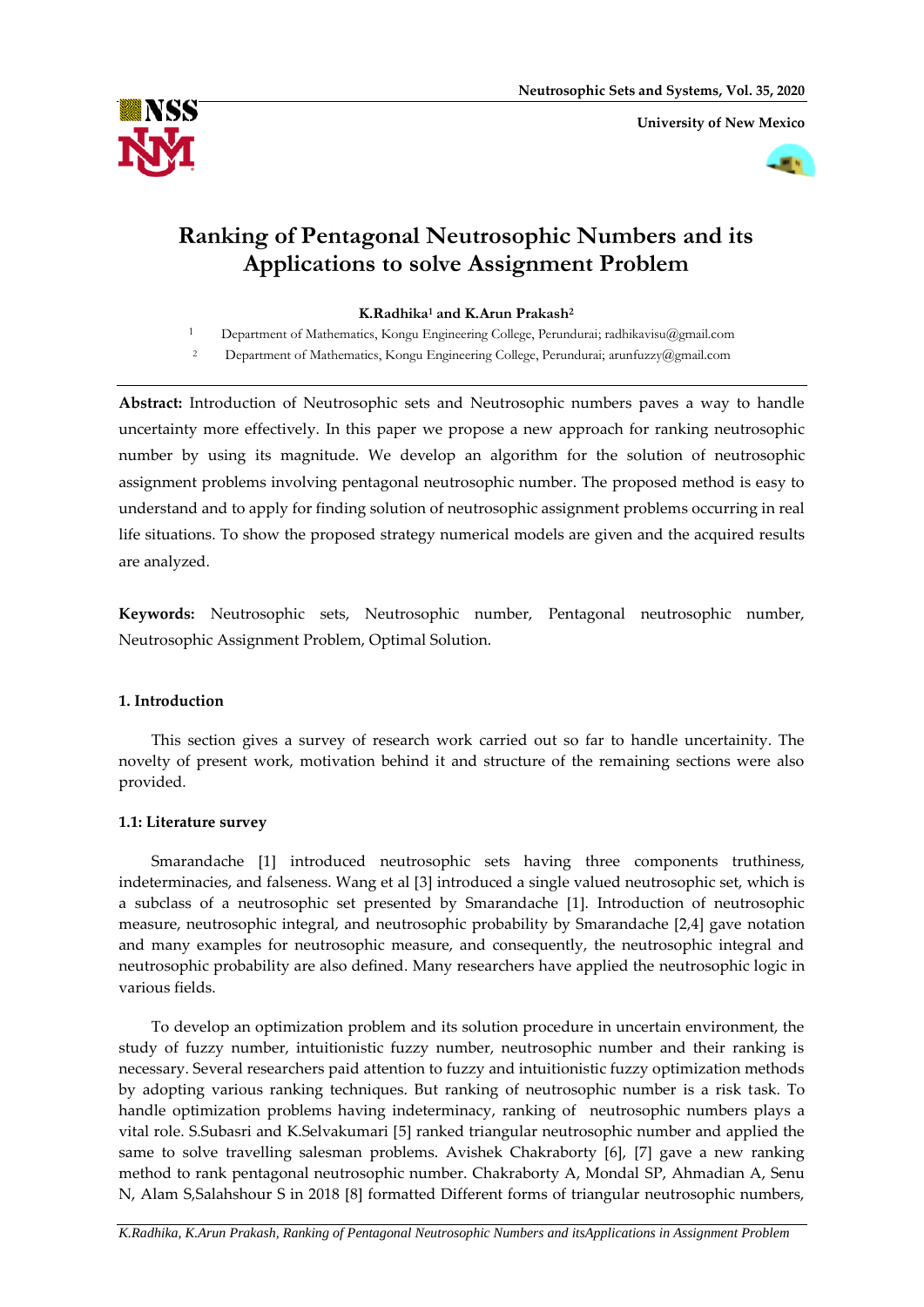and introduced de-neutrosophication techniques, and applied in critical path analysis. Smarandache [9] in 2019 approached TOPSIS technique for developing supplier selection with group decision making under type-2 neutrosophic number. Nabeeh NA, Abdel-Basset M, El-Ghareeb HA, Aboelfetouh A in 2019[10] developed multi-criteria decision making approach for IoT-based enterprises using neutrosophic numbers. Neutrosophic functions and neutrosophic calculus, was defined by Florentin Smarandache [11].Neutrosophic ordinary differential equation of first order via neutrosophic numbers is epitomized by Sumathi IR, MohanaPriya V [12], Differential equations in neutrosophic environment are explored, and solution of second-order linear differential equation with trapezoidal neutrosophic numbers as boundary conditions is discussed by R. Sumathi [13].Minimal spanning tree is one of the important fact in the field of graph theory. Single valued neutrosophic minimal spanning tree and clustering method was solved by Ye [14] in 2014. Mandal & Basu [15] solved similarity measure to find spanning tree related with neutrosophic arena. Mullai et.al [16] formulated minimum spanning tree problem in bipolar neutrosophic number. Broumi et.al [17] formulated shortest path problem on single valued neutrosophic graphs. Kandasamy [18] developed double-valued neutrosophic sets and their application in minimum spanning tree problems. Broumi et.al [19] formulated neutrosophic shortest path for solving Dijkstra's algorithm in graph theory. Mohamed Abdel-Basset [20] introduced bipolar neutrosophic number and applied in decission making problems he also proposed a model in [21] to evaluate the supply chain sustainability metrics based on a combination of quality function deployment and plithogenic aggregation operations. Assignment problems plays an important role in optimization. Many researchers have handled assignment problems in fuzzy and intuitionistic fuzzy environment but in neutrosophic environment, only few articles were published, that too involving other forms neutrosophic numbers. This was the first attempt to discuss assignment problems in neutrosophic environments involving pentagonal neutrosophic numbers.

## **1.2. Motivation**

For the past few years the ambiguous data were handled by fuzzy sets, intuitionistic fuzzy sets, interval valued fuzzy sets and many such structures. Recently, the introduction of neutrosophic sets proves to be more suited to handle vagueness than existing set theoretical structure. Fuzzy number can measure only uncertainty, intuitionistic and interval valued intuitionistic fuzzy number can measure uncertainty and vagueness not hesitation. Only neutrosophic number can measure all the three parameters effectively. Thus pentagonal neutrosophic number attracts more attention and paves path for new research.

#### **1.3. Novelties**

From its inception, a few research articles had just distributed in various journals in neutrosophic field. Only a countable amount of articles had dealt with pentagonal neutrosophic number in that other types neutrosophic number can be generalized from pentagonal neutrosophic number. Neutrosophic assignment problem is an area in which focus on the de-neutrosophication technique applied to solve neutrosophic assignment problem.

## **1.4. Contribution**

In this research article, symmetric pentagonal neutrosophic fuzzy numbers are considered. These numbers are converted into crisp values by means of ranking approach by magnitude. There are many ranking procedures which rank uncertainty and vagueness separately. Here our ranking procedure converts all the three parts of pentagonal neutrosophic number into crisp number. Lastly, the proposed ranking was applied to solve neutrosophic assignment problem. Section-1 throws an introduction to neutrosophic number and literature survey in the field. Section-2 gives the preliminaries Section-3 covers representation, definition and ranking of pentagonal neutrosophic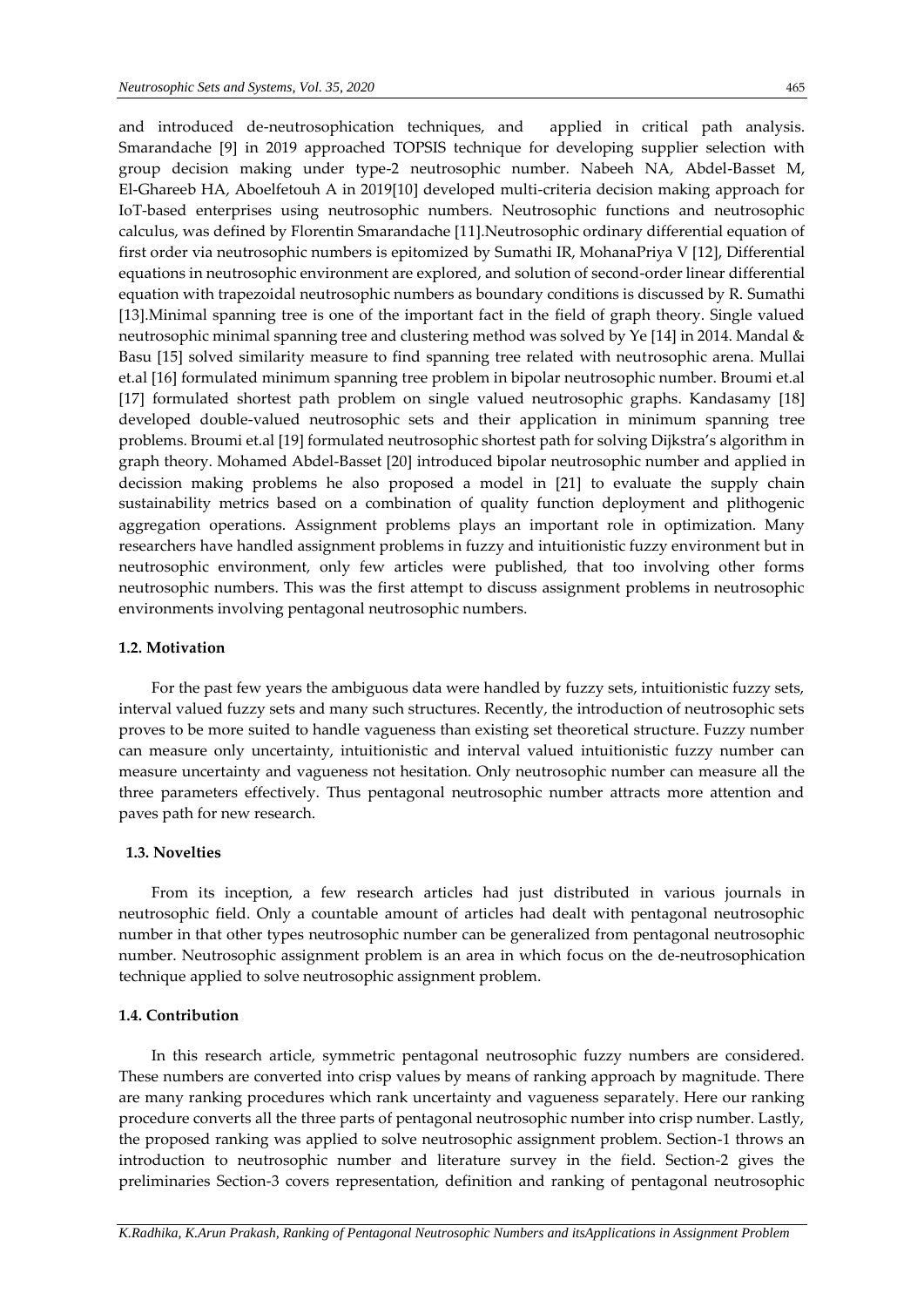number. Section-4 provides mathematical formation of neutrosophic assignment problem, algorithm to solve it and numerical example illustrating the procedure. The last section gives the conclusion and scope of the future work.

## **2. Preliminaries**

**Definition 2.1:** [1] Let X be a universe set. A neutrosophic set A on X is defined as  $A = \{T_A(x), I_A(x), F_A(x): x \in X\}$ , where  $T_A(x), I_A(x), F_A(x): X \to -[0,1[$  + represents the degree of membership, degree of indeterministic, and degree of non-membership respectively of the degree of membership, degree of matternalistic, and degree  $\alpha$ <br>element  $x \in X$ , such that  $-0 \le T_A(x) + T_A(x) + F_A(x) \le 3 +$ .

 ${\bf Definition}$  2.2:  $[12](\alpha,\beta,\gamma)-{\rm cut}\colon$  The  $(\alpha,\beta,\gamma)-{\rm cut}\;$  neutrosophic set is denoted by  $\;F\big(\alpha,\beta,\gamma\big),$ where  $\alpha, \beta, \gamma \in [0,1]$  and are fixed numbers, such that  $\alpha + \beta + \gamma \leq 3$  is defined as *F T x I x F x x X T x I x F x* , , , , : , , , . *A A A A A A*

**Definition 2.3: [12]** A neutrosophic set A defined on the universal set of real numbers R is said to be neutrosophic number if it has the following properties. (i) A is normal if there exist  $x_0 \in R$ , , such that  $T_A(x_0) = 1, I_A(x_0) = F_A(x_0) = 0$ . (ii) A is convex set for the truth function  $T_A(x)$ , i.e., that  $T_A(x_0) = 1, I_A(x_0) = F_A(x_0) = 0$ . (ii) A is convex set for the truth function  $T_A(x)$ , i.e.,  $T_A(\mu x_1 + (1 - \mu)x_2) \ge \min(T_A(x_1), T_A(x_2)), \forall x_1, x_2 \in R, \mu \in [0,1]$ . (iii) A is concave set for the indeterministic function and false fuunction  $I_A(x)$  and  $F_A(x)$ , i.e.,  $I_A ig( \mu x_1 + (1 - \mu) x_2 \big) \ge \max \big( I_A \big( x_1 \big), I_A \big( x_2 \big) \big), \forall x_1, x_2 \in R, \mu \in [0, 1],$ <br> $F_A \big( \mu x_1 + (1 - \mu) x_2 \big) \ge \max \big( F_A \big( x_1 \big), F_A \big( x_2 \big) \big), \forall x_1, x_2 \in R, \mu \in [0, 1].$ 

## **3 Ranking of pentagonal Neutrosophic number**

 This section gives the definition of symmetric pentagonal neutrosphic number and a method of ranking it by means of magnitude. Numerical examples were illustrated to explain the proposed ranking procedure.

**Definition: Symmetric Pentagonal neutrosophic number**: A is a subset of neutrosophic number in R with the following truth function, indeterministic function, and falsity function which is given by the following:

e following:  
\n
$$
A = \{(a_1, a_2, a_3, a_4, a_5), (b_1, b_2, b_3, b_4, b_5), (c_1, c_2, c_3, c_4, c_5); p, q, r\}, \text{ where } p, q, r \in [0, 1].
$$

The accuracy membership function  $A_\mu(x)$ :  $\Box \rightarrow [0,1]$ , the indeterminacy membership function  $A_{\nu}\left(x\right):\Box\to\llbracket 0,1\rrbracket$  and the falsity membership function  $\ A_{\varphi}\left(x\right):\Box\to\llbracket 0,1\rrbracket$  are defined as follows: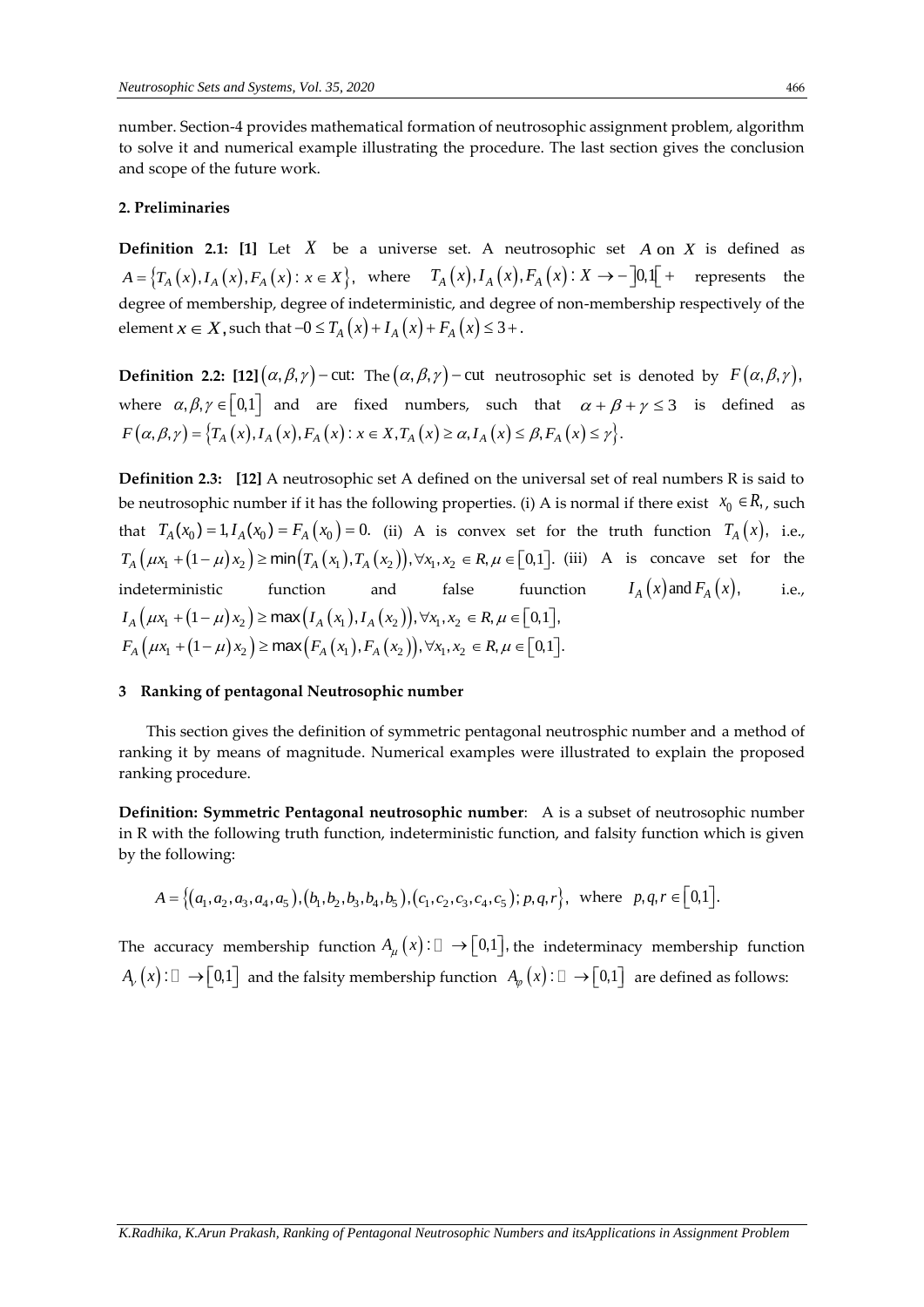$$
A_{\mu}(x) = \begin{cases} 0, x \le a_1 \\ p\left(\frac{x-a_1}{a_2-a_1}\right), a_1 \le x \le a_2 \\ 1 + \frac{(p-1)(x-a_3)}{a_3-a_2}, a_2 \le x \le a_3 \\ 1, x = a_3 \\ 1 + \frac{(p-1)(x-a_3)}{a_3-a_2}, a_2 \le x \le a_3 \\ p\left(\frac{a_5-x}{a_5-a_4}\right), a_4 \le x \le a_5 \\ 0, x \ge a_5 \end{cases}
$$

$$
A_{\nu}(x) = \begin{cases} 1, x \le b_1 \\ 1 + \frac{(q-1)(x - b_1)}{b_2 - b_1}, b_1 \le x \le b_2 \\ q \left( \frac{b_3 - x}{b_3 - b_2} \right), b_2 \le x \le b_3 \\ 0, x = b_3 \\ q \left( \frac{x - b_3}{b_4 - b_3} \right), b_3 \le x \le b_4 \\ q + \frac{(1 - q)(x - b_4)}{b_5 - b_4}, b_4 \le x \le b_5 \\ 1, x \ge b_5 \end{cases}
$$

$$
A_{\varphi}(x) = \begin{cases} 1, x \le c_1 \\ 1 + \frac{(r-1)(x-c_1)}{c_2 - c_1}, c_1 \le x \le c_2 \\ r\left(\frac{c_3 - x}{c_3 - c_2}\right), c_2 \le x \le c_3 \\ 0, x = c_3 \\ r\left(\frac{x - c_3}{c_4 - c_3}\right), c_3 \le x \le c_4 \\ r + \frac{(1 - r)(x - c_4)}{c_5 - c_4}, c_4 \le x \le c_5 \\ 1, x \ge c_5 \end{cases}
$$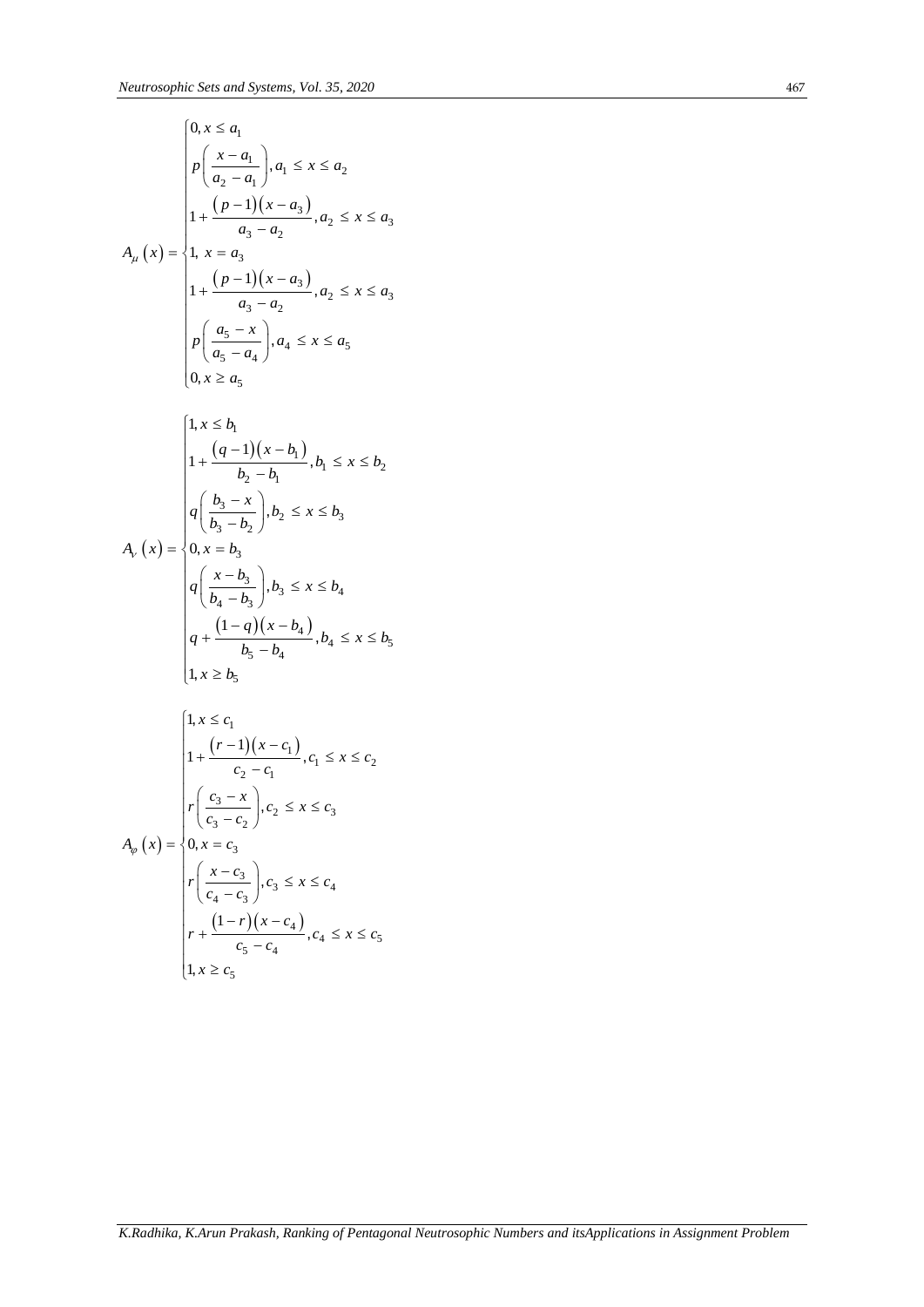

**Figure 1.Representation of Symmetric Pentagonal neutrosophic number**

## **3.1 Magnitude of a Pentagonal Neutrosophic Number**

**little of a Pentagonal Neutrosophic Number**  
Let 
$$
A = \{(a_1, a_2, a_3, a_4, a_5), (b_1, b_2, b_3, b_4, b_5), (c_1, c_2, c_3, c_4, c_5); p, q, r\}
$$
, where  $p, q, r \in [0, 1]$  be a

symmetric pentagonal neutrosophic number whose accuracy membership function is given by

$$
A_{\mu}(x) = \begin{cases} 0, & x \leq a_1 \\ z_{A}^{L1}, a_1 \leq x \leq a_2 \\ z_{A}^{L2}, & a_2 \leq x \leq a_3 \\ 1, & x = a_3 \\ z_{A}^{R1}, & a_3 \leq x \leq a_4 \\ z_{A}^{R2}, & a_4 \leq x \leq a_5 \\ 0, & x \geq a_5 \end{cases}
$$

indeterminacy membership function is given by

$$
A_{\nu}(x) = \begin{cases} 1, & x \le b_1 \\ k_A^{L1}, & b_1 \le x \le b_2 \\ k_A^{L2}, & b_2 \le x \le b_3 \\ 0, & x = b_3 \\ k_A^{R1}, & b_3 \le x \le b_4 \\ k_A^{R2}, & b_4 \le x \le b_5 \\ 1, & x = b_5 \end{cases} \quad \text{and} \quad
$$

and falsity membership function is given by

*K.Radhika, K.Arun Prakash, Ranking of Pentagonal Neutrosophic Numbers and itsApplications in Assignment Problem*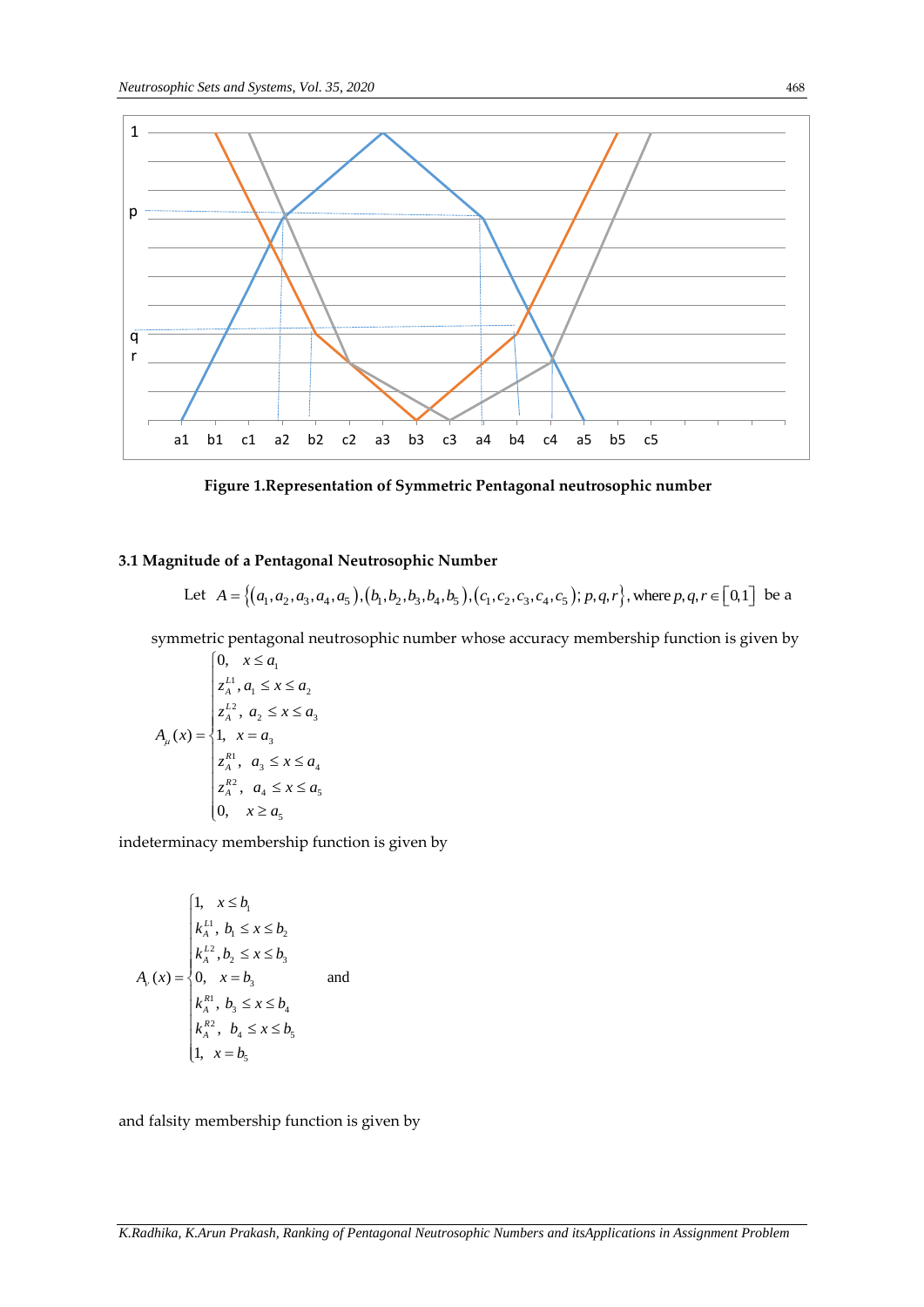$$
A_{\phi}(x) = \begin{cases} 1, & x \leq c_1 \\ m_A^{L1}, & c_1 \leq x \leq c_2 \\ m_A^{L2}, & c_2 \leq x \leq c_3 \\ 0, & x = c_3 \\ m_A^{R1}, & c_3 \leq x \leq c_4 \\ m_A^{R2}, & c_4 \leq x \leq c_5 \\ 1, & x \geq c_5 \end{cases}
$$
  
Here  $z_A^{L1}(x): [a_1, a_2] \rightarrow [0, p], z_A^{L2}(x): [a_2, a_3] \rightarrow [p, 1], z_A^{R1}(x): [a_3, a_4] \rightarrow [p, 1], z_A^{R2}(x): [a_4, a_5] \rightarrow [0, p],$ 

Here 
$$
z_A^{L1}(x) : [a_1, a_2] \to [0, p], z_A^{L2}(x) : [a_2, a_3] \to [p, 1], z_A^{R1}(x) : [a_3, a_4] \to [p, 1], z_A^{R2}(x) : [a_4, a_5] \to [0, p],
$$

where  $z_A^{L1}(x), z_A^{L2}(x)$  are non-decreasing left accuracy functions and  $z_A^{R1}(x), z_A^{R2}(x)$  are non-increasing right accuracy functions of symmetric Pentagonal neutrosophic number. Also the accuracy functions of symmetric Pentagonal neutrosophic number. Althorne  $A^1(x)$ :  $[b_1b_2] \rightarrow [q,1], k_A^{L2}(x)$ :  $[b_2b_3] \rightarrow [0,q], k_A^{R1}(x)$ :  $[b_3b_4] \rightarrow [0,q], k_A^{R2}(x)$ :  $[b_4b_5] \rightarrow [q,1]$ , where  $k_A^{L1}(x)$ ,  $k_A^{L2}(x)$ where  $z_A^{L1}(x), z_A^{L2}(x)$  are non-decreasing left accuracy functions and  $z_A^{R1}(x), z_A^{R2}(x)$  are non-increasing<br>right accuracy functions of symmetric Pentagonal neutrosophic number. Also<br> $k_A^{L1}(x): [b_1b_2] \rightarrow [q,1], k_A^{L2}(x): [b_2$ 

are non-increasing left indeterminacy membership functions and  $k_A^{R1}(x)$ ,  $k_A^{R2}(x)$  are non-decreasing right indeterminacy membership functions of symmetric pentagonal neutrosophic number. Similarly the functions that occur in falsity membership function were defined as follows:

the functions that occur in falsity membership function were defined as follows:  
\n
$$
m_A^{L1}(x) : [c_1, c_2] \rightarrow [r, 1], m_A^{L2}(x) : [c_2, c_3] \rightarrow [0, r], m_A^{R1}(x) : [c_3, c_4] \rightarrow [0, r], m_A^{R2}(x) : [c_4, c_5] \rightarrow [r, 1],
$$
\nwhere  $m_A^{L1}(x)$ ,  $m_A^{L2}(x)$ 

are non-increasing left falsity membership function and  $m_A^{R1}(x)$ ,  $m_A^{R2}(x)$  are non-decreasing right falsity membership function of symmetric Pentagonal neutrosophic number. It is clear that  $z_A^{L1}(x), z_A^{L2}(x)$  $z_A^{R1}(x), z_A^{R2}(x)$ ,  $k_A^{L1}(x), k_A^{L2}(x)$ ,  $k_A^{R1}(x), k_A^{R2}(x)$ ,  $m_A^{L1}(x), m_A^{L2}(x)$ ,  $m_A^{R1}(x), m_A^{R2}(x)$  are one to one and inverse exist.

The inverse functions of left and right accuracy, indeterminacy and falsity functions are defined as ollows:<br>  $f_A^{L1}:[0, p] \to R, f_A^{L2}:[p, 1] \to R, f_A^{R1}:[p, 1] \to R, f_A^{R2}:[0, p] \to R, g_A^{L1}:[1, q] \to R, g_A^{L2}:[0, q] \to R,$ <br>  $f_A^{R1}:[0, q] \to R$ follows: lows:<br>  ${}^{1}:[0,p] \to R, f_A^{L2}:[p,1] \to R, f_A^{R1}:[p,1] \to R, f_A^{R2}:[0,p] \to R, g_A^{L1}:[1,q] \to R, g_A^{L2}$ Ilows:<br>  $\frac{L^1}{4}$ :  $[0, p] \to R$ ,  $f_A^{L^2}$ :  $[p, 1] \to R$ ,  $f_A^{R1}$ :  $[p, 1] \to R$ ,  $f_A^{R2}$ :  $[0, p] \to R$ ,  $g_A^{L1}$ :  $[1, q] \to R$ ,  $g_A^{L1}$ 

follows:  
\n
$$
f_A^{L1}:[0, p] \to R, f_A^{L2}:[p, 1] \to R, f_A^{R1}:[p, 1] \to R, f_A^{R2}:[0, p] \to R, g_A^{L1}:[1, q] \to R, g_A^{L2}:[0, q] \to R,
$$
\n
$$
g_A^{R1}:[0, q] \to R, g_A^{R2}:[1, q] \to R, h_A^{L1}:[1, q] \to R, h_A^{L2}:[0, q] \to R, h_A^{R1}:[0, q] \to R, h_A^{R2}:[1, q] \to R,
$$
\nwhere

$$
f_A^{L1}(y) = a_1 + y \frac{(a_2 - a_1)}{p}, \quad 0 \le y \le p
$$
  

$$
f_A^{L2}(y) = a_2 + \frac{(a_3 - a_2)(y - p)}{1 - p}, \quad p \le y \le 1
$$
  

$$
f_A^{R1}(y) = a_3 + \frac{(a_4 - a_3)(y - 1)}{p - 1}, \quad p \le y \le 1
$$
  

$$
f_A^{R2}(y) = a_5 + y \frac{(a_4 - a_5)}{p}, \quad 0 \le y \le p
$$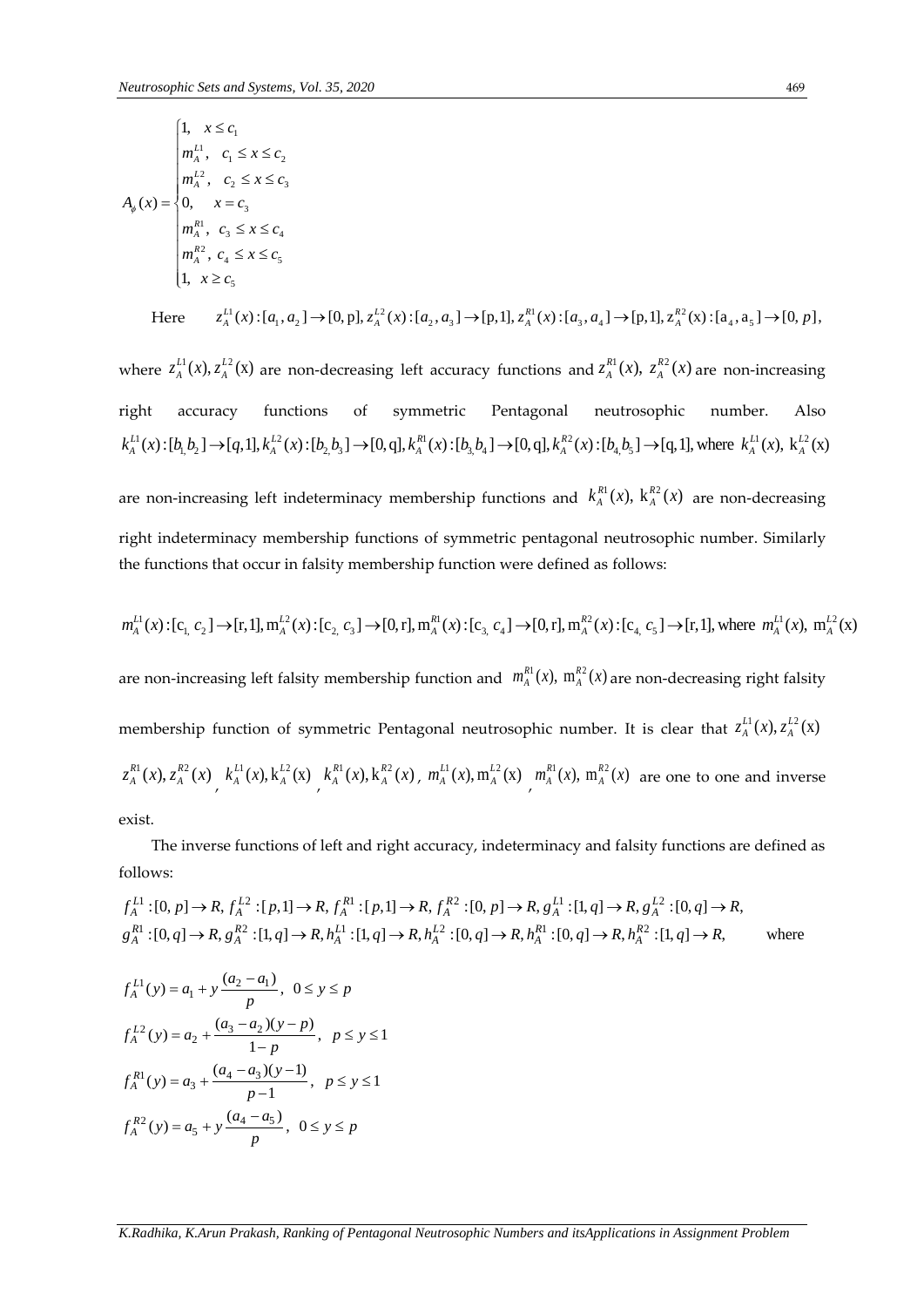$$
g_A^{L1}(y) = b_1 + \frac{(b_2 - b_1)(y - 1)}{q - 1}, \quad q \le y \le 1
$$
  
\n
$$
g_A^{L2}(y) = b_3 - \frac{(b_3 - b_2)y}{q}, \quad 0 \le y \le q
$$
  
\n
$$
g_A^{R1}(y) = b_3 + \frac{(b_4 - b_3)y}{q}, \quad 0 \le y \le q
$$
  
\n
$$
g_A^{R2}(y) = b_4 + \frac{(b_5 - b_4)(y - q)}{1 - q}, \quad q \le y \le 1
$$
  
\n
$$
h_A^{L1}(y) = c_1 + \frac{(c_2 - c_1)(y - 1)}{r - 1}, \quad r \le y \le 1
$$
  
\n
$$
h_A^{L2}(y) = c_3 - \frac{(c_3 - c_2)y}{r}, \quad 0 \le y \le r
$$
  
\n
$$
h_A^{R1}(y) = c_3 + \frac{(c_4 - c_3)y}{r}, \quad 0 \le y \le r
$$
  
\n
$$
h_A^{R2}(y) = c_4 + \frac{(c_5 - c_4)(y - r)}{1 - r}, \quad r \le y \le 1
$$

The magnitude denoted by Mag(A) of a symmetric pentagonal neutrosophic number The magnitude denoted by Mag(A) of a symmetric pentagonal neutrosophic number<br>  $A = \{(a_1, a_2, a_3, a_4, a_5), (b_1, b_2, b_3, b_4, b_5), (c_1, c_2, c_3, c_4, c_5); p, q, r\}$ , is determined as follows:<br>  $Mag(A) = \frac{1}{2} \int (f_A^{L1}(\alpha) + f_A^{L2}(\alpha) + f_A^{$ 

$$
A = \{(a_1, a_2, a_3, a_4, a_5), (b_1, b_2, b_3, b_4, b_5), (c_1, c_2, c_3, c_4, c_5); p, q, r\}, \text{ is determined as follows:}
$$
\n
$$
Mag(A) = \frac{1}{2} \int (f_A^{L1}(\alpha) + f_A^{L2}(\alpha) + f_A^{R1}(\alpha) + f_A^{R2}(\alpha) + 2a_3 + g_A^{L1}(\alpha) + g_A^{L2}(\alpha) + g_A^{R1}(\alpha) + g_A^{R2}(\alpha) + 2b_3 + h_A^{L1}(\alpha) + h_A^{L2}(\alpha) + h_A^{R1}(\alpha) + h_A^{R2}(\alpha) + 2c_3 \}t(\alpha) d\alpha.
$$
\n
$$
= \frac{1}{12} [p^2(a_1 + a_5) + (1 + p)(a_2 + a_4) - (2p^2 + 2p - 1)\alpha_5 (q^2 + q - 1)\beta_6 + p^3 + (1 + q)(b_3 + b_4) + 2b_4]
$$
\n
$$
(2q^2 + 6)b_3 - (r^2 + r - 2)(c_1 + c_3) + (1 + r)(c_2 + c_4) + (2r^2 + 6)c_1
$$
\n
$$
(1)
$$

where the function  $t(\alpha)$  is a weighted function and is a non-negative and increasing function on [0,1] with  $t(0)=0$ , $t(1)=1$  and  $\int t(\alpha)d\alpha =$ 1  $\int_{0}^{1}$  (ii) iii 2  $t(\alpha)d\alpha = \frac{1}{\alpha}$  we choose  $t(\alpha) = \alpha$ . The scalar value Mag(A) is used to rank

Pentagonal neutrosophic number.

#### **Remark:**

When  $p = 0$ ,  $q = 1$ ,  $r = 1$  pentagonal neutrosophic number becomes triangular neutrosophic number. When  $p = 0, q = 1, r = 1$  pentagonal neutrosophic number becomes triangula<br>Then the magnitude of A defined in equation (1) will be transformed into<br> $Mag(A) = \frac{1}{12}[(a_2 + a_4) + 10a_3 + 2(b_2 + b_4) + 8b_3 + 2(c_2 + c_4) + 8c_3]$ 

$$
Mag(A) = \frac{1}{12} [(a_2 + a_4) + 10a_3 + 2(b_2 + b_4) + 8b_3 + 2(c_2 + c_4) + 8c_3]
$$

## **3.2 Ranking Procedure**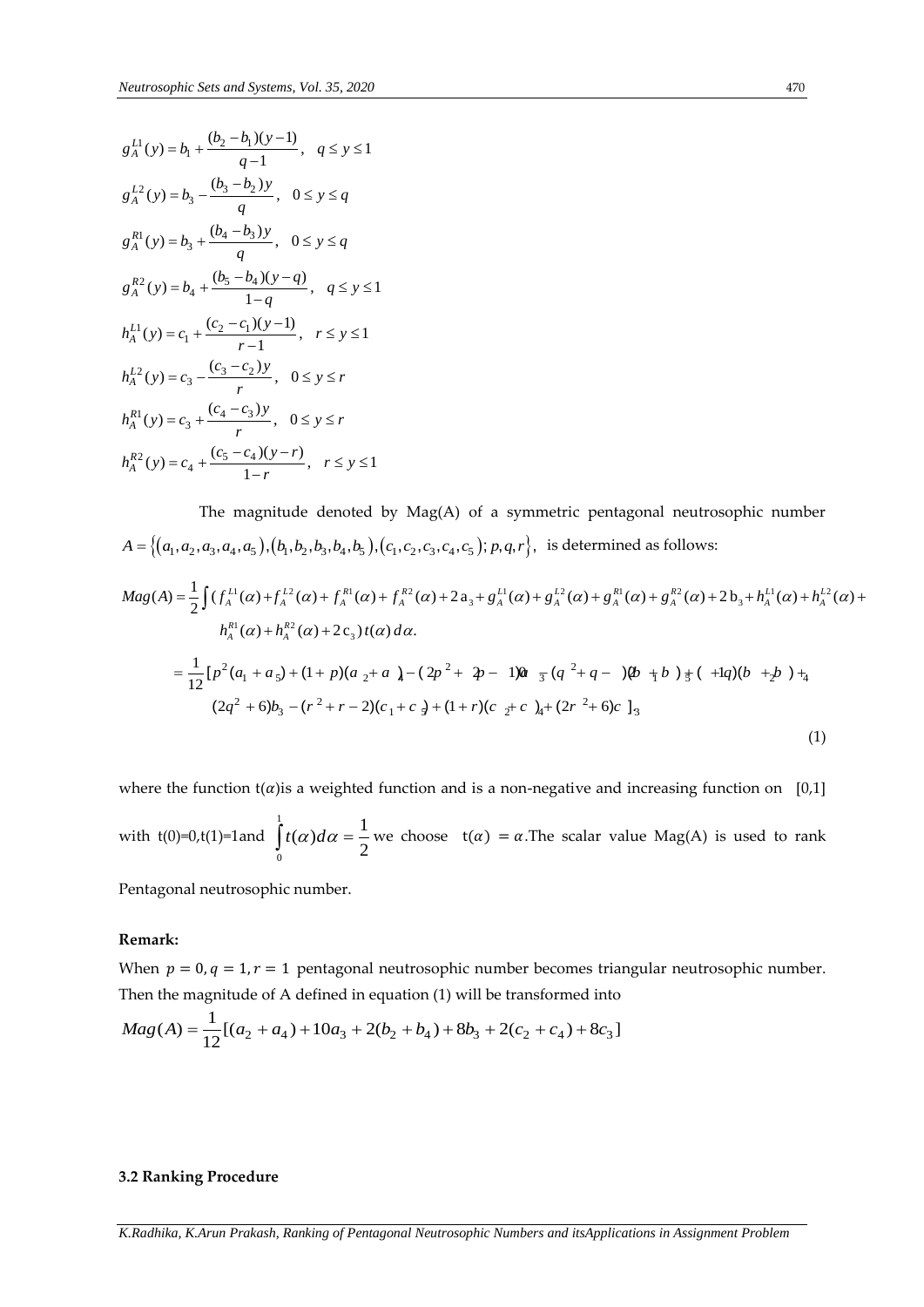Using the magnitude of symmetric pentagonal neutrosophic number defined above, the ordering of pentagonal neutrosophic numbers is explained in this section.

of pentagonal neutrosophic numbers is explained in this section.<br>Let  $A = \{(a_1, a_2, a_3, a_4, a_5), (b_1, b_2, b_3, b_4, b_5), (c_1, c_2, c_3, c_4, c_5); p, q, r\}$ , and

 $B = \{(d_1, d_2, d_3, d_4, d_5), (e_1, e_2, e_3, e_4, e_5), (i_1, i_2, i_3, i_4, i_5); u, v, w\}$  be any two arbitrary Pentagonal

neutrosophic numbers. Then the ranking procedure is as follows:

**Step 1:** Compute Mag(A), Mag(B), any one of the following cases prevail.

## **Step 2:**

- (i) If  $Mag(A) > Mag(B)$ , then  $A > B$
- $(ii)$ If  $Mag(A) < Mag(B)$ , then  $A < B$
- $(iii)$ If  $Mag(A) = Mag(B)$ , then  $A = B$

## **3.3 Numerical examples**

The ordering procedure in the previous section is illustrated by numerical examples. Consider the following sets of Pentagonal neutrosophic numbers.

Set 1:A={(.5,1.5,2.5,3.5,4.5)(0.3,1.3,2.3,3.3,4.3)(1.8,2.8,3.8,4.8,5.8);0.5,0.5,0.5}

B={(.7,1.7,2.5,3.5,4.7)(.5,1.5,2.2,3.2,4)(1.7,2.7,3.,4.7,5.7);0.5,0.5,0.5}

 $C=[(1,4,7,10,13)(0.5,3.5,6.5,9.5,12.5)(4.5,7.5,9,12,14.5);0.5,0.5,0.5]$ 

Set 2:A={(10,15,20,25,30)(0,3,5,7,10)(0,1,2,3,4,);0.5,0.5,0.5}

B={(5,10,15,20,25)(1,2,3,4,5)(1,1.5,2,2.5,3);0.5,0.5,0.5}

C={(10,20,30,40,50)(1,4,7,8,10)(1,1.5,2,2.5,3);0.5,0.5,0.5}

The table.1 gives the comparison of proposed ranking of Pentagonal neutrosophic numbers with the existing methods.

|                             | Author name and method |              | Set 1       | Set 2      |       |
|-----------------------------|------------------------|--------------|-------------|------------|-------|
| Proposed method             |                        | $A=8.6$      |             | $A=27$     |       |
|                             |                        | $B = 8.4$    |             | $B=20$     |       |
|                             |                        | $C = 22.79$  |             | $C = 38.5$ |       |
|                             |                        | Result:      | C > A > B   | Result:    | C>A>B |
| Avishek                     | Chakraborty's          | $A = 2.86$   |             | $A=9$      |       |
| De-Neutrosophication        |                        | $B=2.66$     |             | B=6.66     |       |
| value [6]                   |                        | $C = 7.66$   |             | $C=12.70$  |       |
|                             |                        | Result:      | $C > A = B$ | Result:    | C>A>B |
| Avishek                     | Chakraborty's          | $A = -0.533$ |             | $A=5$      |       |
| accuracy function value [7] |                        | $B = -0.45$  |             | $B=4$      |       |
|                             |                        | $C = -2.33$  |             | $C=8$      |       |
|                             |                        | Result:      | B > A > C   | Result:    | C>A>B |

## **Table.1 Comparison table for ranking Pentagonal neutrosophic numbers**

The table 2 gives the numerical example of the De-Neutrosophication value of Triangular neutrosophic numbers.

*K.Radhika, K.Arun Prakash, Ranking of Pentagonal Neutrosophic Numbers and itsApplications in Assignment Problem*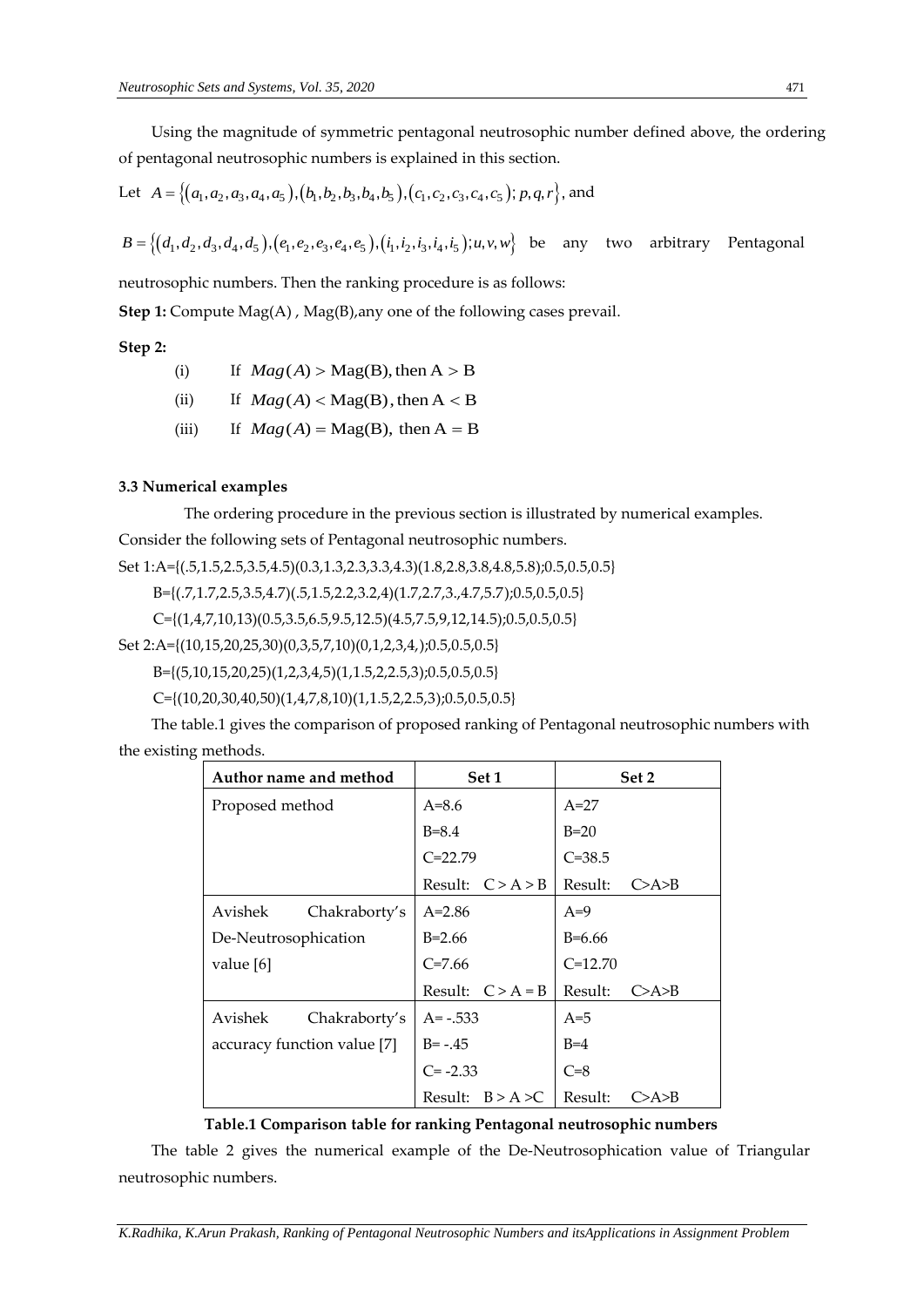| Sl.No | Triangular neutrosophic numbers                        | proposed method of ranking |
|-------|--------------------------------------------------------|----------------------------|
|       | $A = \{(1,2,3)(0.5,1.5,2.5)(1.2,2.7,3.5)\}$            | 6.083                      |
|       | $B=\{(.5, 1.5, 2.5), (.3, 1.3, 2.2), (.7, 1.7, 2.2)\}$ | 3.723                      |
|       | Result                                                 | A > B                      |

**Table.2 De-Neutrosophication value Triangular neutrosophic numbers**

# **4. Application of Ranking of Pentagonal Neutrosophic Number in solving Neutosphic Assignment Problem**

In this section neutrosophic assignment problem with pentagonal neutrosophic numbers as parameters was formulated, algorithm for identifying the optimal solution to neutrosophic assignment problem was stated. Finally a numerical example was produced to explain the proposed algorithm.

# **Need for Pentagonal neutrosophic numbers**

Suppose there are n facilities and n jobs it is clear that in this case, there will be n assignments. Each facility or say worker can perform each job, one at a time. But there should be certain procedure by which assignment should be made so that the profit is maximized or the cost or time is minimized. But in our real life applications the times taken to complete the job undergo uncertainty, hesitation and vagueness. In such cases we cannot have the parameter as a real value. So we have to use some other representation of the parameter with which the uncertainty, hesitation and vagueness can be measured. The below discussion justify the need for selecting the cost parameter in the terms of Pentagonal neutrosophic number.

- **If the parameter is a real value -** uncertainty hesitation and vagueness cannot be handled
- **If the parameter is a fuzzy value-** uncertainty but hesitation and vagueness cannot be handled
- **If the parameter is an Intuitionistic Fuzzy value -** uncertainty and hesitation can be handled but vagueness cannot be handled.
- **If the parameter is a Pentagonal neutrosophic value -** uncertainty, hesitation and vagueness (i.e) all the components can be handled.

From the above discussion, it is clear that only pentagonal neutrosophic environment can tackle the impreciseness, hesitation and truthiness in a membership function of an uncertain number, which is more reliable, logical and realistic for a decision maker. Pentagonal neutrosophic numbers enabled to meet the imprecise parameters as well, which is approvingly the advantageous for the decision makers to analyze the result in a more precise manner. Moreover Pentagonal neutrosophic numbers generalize other types of neutrosophic numbers.

Pentagonal neutrosophic assignment problem may be formulated as follows: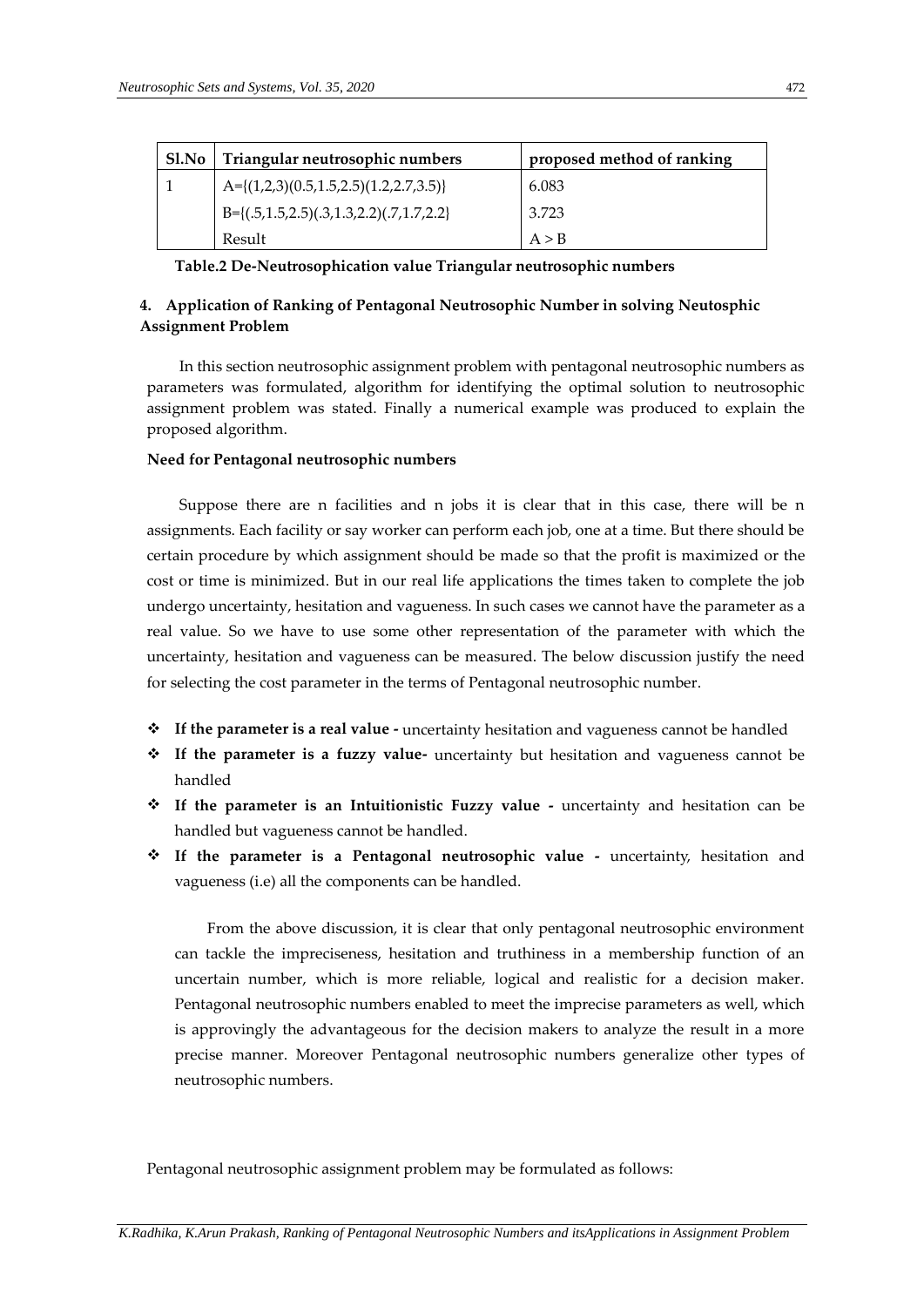Consider the assignment problem with cost function as Pentagonal neutrosophic number.

Minimize 
$$
z = \sum_{i=1}^{n} \sum_{j=1}^{n} c_{ij} x_{ij}
$$
, subject to

$$
\sum_{i=1}^{n} x_{ij} = 1, j = 1, 2, 3, \dots, n \text{ and } \sum_{j=1}^{n} x_{ij} = 1, j = 1, 2, 3, \dots, n, \quad x_{ij} = 1 \text{ or } 0 \text{ for all } i, j, \text{ where } c_{ij} \text{ is a}
$$

Pentagonal neutrosophic number and the total cost for performing all the activity is given by

$$
\sum_{i=1}^n\sum_{j=1}^n c_{ij}x_{ij}.
$$

#### **Fundamental Theorems of a Pentagonal neutrosophic Assignment Problem**

The solution of a Pentagonal neutrosophic assignment problem is fundamentally based on the following two theorems:

## **Theorem 1:**

In a Pentagonal neutrosophic assignment problem, if we add or subtract an Pentagonal neutrosophic number to every element of any row (or column) of the Pentagonal neutrosophic parameter matrix  $[c_{ij}]$ , then an assignment that minimizes the total Pentagonal neutrosophic parameter on one matrix also minimizes the total Pentagonal neutrosophic parameter on the other matrix. *n i* on one matrix also minimizes the total Pentagonal neutrosophic parameter on the oth  $Z = \sum_{i=1}^{n} \sum_{j=1}^{n} c_{ij} x_{ij}$  with  $\sum_{i=1}^{n} x_{ij} = 1$ ,  $j = 12...n$ ,  $\sum_{i=1}^{n} x_{ij} = 1$ ,  $i = 1, 2...n$ ,  $x_{ij} = 0$  or 1 for every *i*, parameter matrix  $[c_{ij}]$ , then an assignment that minimizes the total Pentagonal neutrosophic<br>parameter on one matrix also minimizes the total Pentagonal neutrosophic parameter on the other<br>matrix.<br>Minimize  $Z = \sum_{i=1}^{n} \sum$ 

 $\text{Minimize } Z = \sum_{n=1}^{n} \sum_{n=1}^{n}$  $\sum_{ij} = 1, j = 12...n, \sum_{i=1}^{n} x_{ij} = 1, i = 1, 2...n$   $x_{ij}$  $Z^* = \sum \sum c_{ij}^* x_{ij}$  where  $c_{ij}^*$ *i j* 2,……n are some real valued Pentagonal neutrosophic number. .*n*,  $\sum x_{ij} = 1, i = 1, 2..n$   $x_{ij} = 0$  or 1 for every *i*, *j*<br> $c_{ij}^* = c_{ij} - u_i - v_j$  *for all i*,  $j = 1, 2...n$  for all i, j=1, **Proof:**

$$
Z^* = \sum \sum c_{ij}^* x_{ij}
$$
  
=  $\sum_{j}^{n} \sum_{i}^{n} (c_{ij} - u_i - v_j) x_{ij}$   
=  $\sum_{i}^{n} \sum_{j}^{n} c_{ij} x_{ij} - \sum_{i}^{n} u_i \sum_{j}^{n} x_{ij} - \sum_{j}^{n} v_j - \sum_{i}^{n} x_{ij}$   
=  $Z - \sum_{i}^{n} u_i - \sum_{j}^{n} v_j \text{ since } \sum_{i}^{n} x_{ij} = 1$  and  $\sum_{j}^{n} x_{ij} = 1$ 

This shows that the minimization of the new objective function  $Z^*$ yields the same solution as the minimization of original objective function Z

#### **Theorem 2:**

In a pentagonal neutrosophic assignment problem with parameter function  $|c_{\vec{y}}|$  if all  $|c_{\vec{y}}| \geq 0$ the feasible solution which  $x_{ij}$  satisfies  $\sum_i^n \sum_j^n c_{ij} x_{ij} = 0$  is an optimal solution.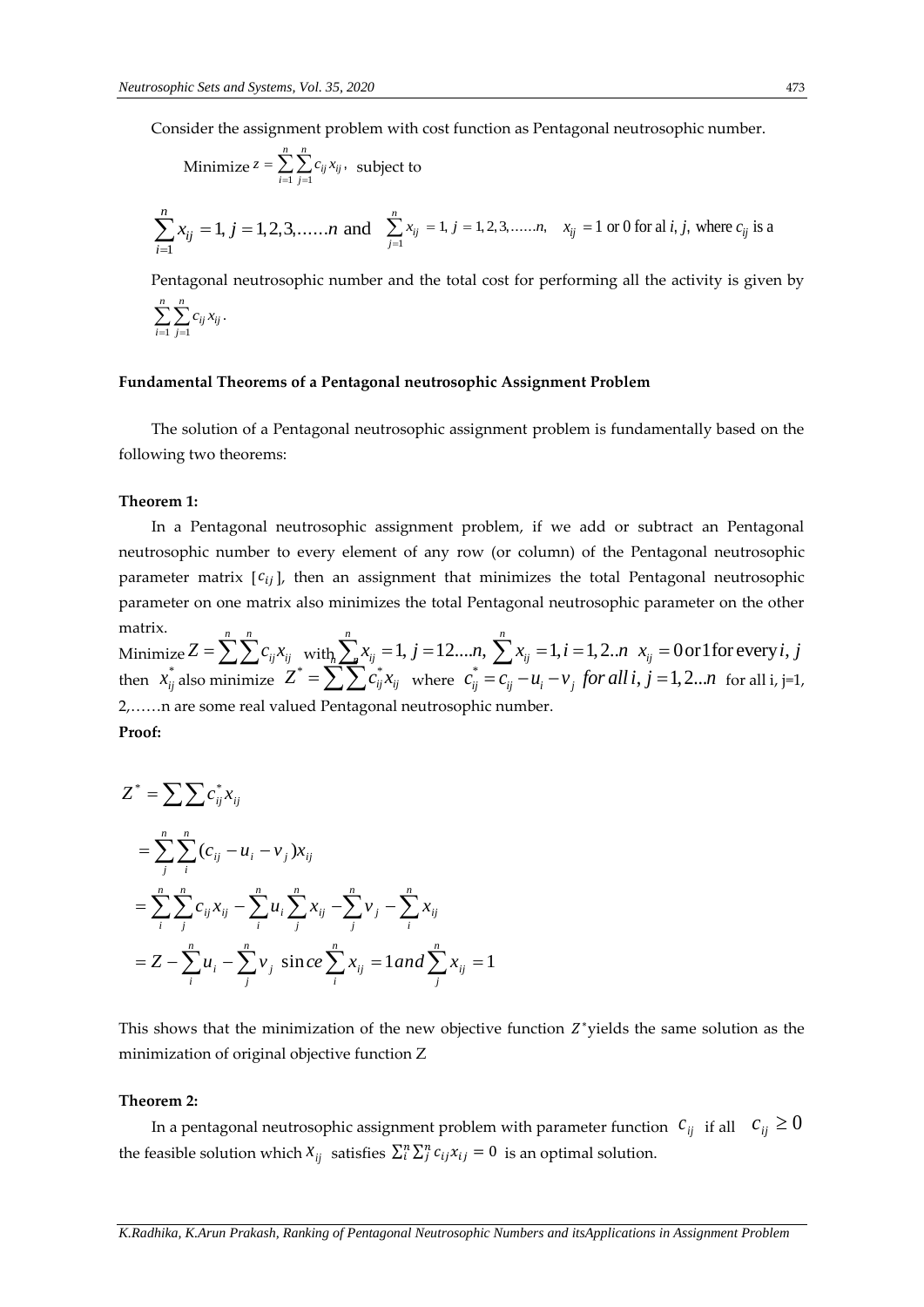**Proof:** Since all  $c_{ij} \ge 0$  all  $x_{ij} \ge 0$ . The objective function  $Z = \sum_{i=1}^{n} \sum_{j=1}^{n} c_{ij} x_{ij}$  cannot be negative the  $\min$ <sub>*j*</sub> possible that Z can have is 0.Therefore any feasible solution  $\hat{x}_{ij}$  obtained that satisfies  $Z = \sum_{i=1}^{n} \sum_{j=1}^{n} c_{ij} x_{ij} = 0$  will be optimal. *j i*

*n n*

## **Algorithm to solve Pentagonal neutrosophic assignment problem:**

We, now introduce a new algorithm called the Pentagonal neutrosophic Hungarian method for finding a Pentagonal neutrosophic optimal assignment for Pentagonal neutrosophic assignment problem.

**Step 1:** Determine the Pentagonal neutrosophic parameter table from the given problem.

**Step 2:** Convert the given Pentagonal neutrosophic assignment matrix to crisp by using the magnitude method.

**Step 3:** Subtract the row minimum from each row entry of that row. Subtract the column minimum of the resulting matrix from each column entry of that column. Each column and row now has at least one zero.

**Step 4**: In the modified assignment table obtained in step 3, search for optimal assignment as follows.

Examine the rows successively until a row with a single zero is found. Assign the zero and cross off all other zeros in its column. Continue this for all the rows. Repeat the procedure for each column of reduced assignment table. If a row and / or column have two or more zeros assign arbitrary any one of these zeros and cross off all other zeros of that row/column. Repeat the above process successively until the chain of assigning or cross ends.

**Step 5:** If the number of assignments is equal to n, the order of the parameter matrix, optimal solution is reached. If the number of assignments is less than n, parameter matrix, go to the step 6.

**Step 6:** Draw the minimum number of horizontal and / or vertical lines to cover all the zeros of the reduced assignment matrix. This can be done by using the following:

(i)Mark rows that do not have any assigned zero. (ii)Mark columns that have zeros in the marked rows. (iii)Mark rows that do have zeros in the marked columns. Repeat (ii) and (iii) of the above until the chain of marking is completed. Draw lines through all the unmarked rows and marked columns. This gives the desired minimum number of lines.

**Step 7:** Develop the new revised reduced parameter matrix as follows: Find the smallest entry of the reduced matrix not covered by any of the lines. Subtract this entry from all the uncovered entries and add the same to all the entries lying at the intersection of any two lines.

**Step 8:** Repeat step 5 to step 7 until optimal solution to the given assignment problem is attained.

## **Numerical example:**

Suppose we want to assign jobs A, B, C, D to machine M1, M2, M3, and M4. Our aim is to find the minimum time so that the job is completed so that each machine is assigned only one job,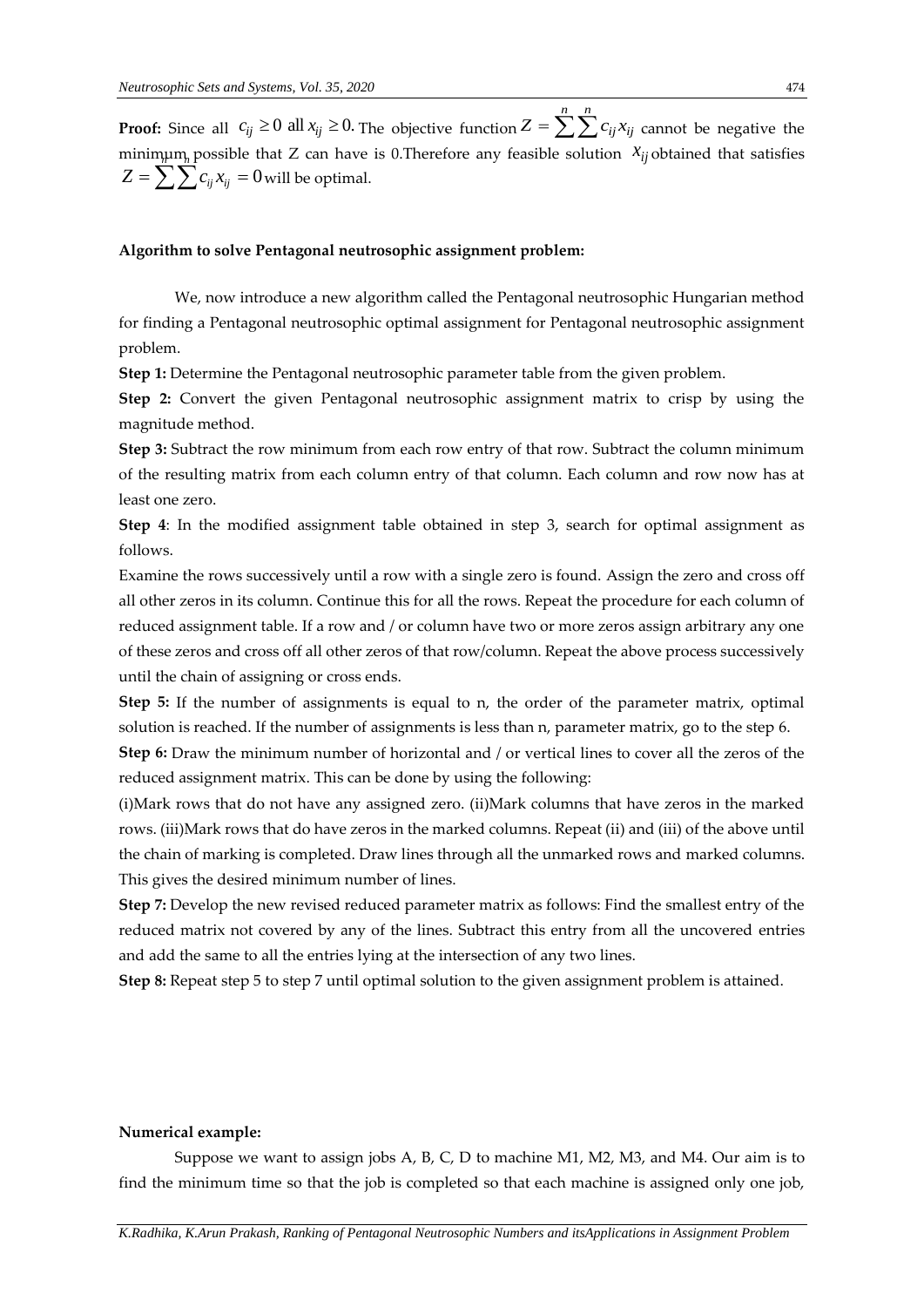The time parameter may not be a real value since the time taken to complete a job depend on the facts such as (i) working condition of the machine (ii) climatic condition and so on. So we represent the time parameter as Pentagonal neutrosophic number. The problem can be considered as follows. Minimize  $Z = \sum_{i} \sum_{i}$  $Z = \sum \sum c_{ij} x_{ij}$ 

where  
\n
$$
G_{11} = {(8,13,19,24,30)(7,10,15,22,27)(10,16,23,25,32);0.5,0.5,0.5}
$$
\n
$$
c_{12} = {(7,12,18,24,30)(6,10,14,20,25)(10,15,20,25,35);0.6,0.4,0.3}
$$
\n
$$
c_{13} = {(3,8,14,20,26)(2,7,12,18,22)(5,10,15,24,30);0.4,0.3,0.4}
$$
\n
$$
c_{14} = {(10,15,20,26,32)(7,12,18,22,26)(12,16,22,28,35);0.6,0.4,0.3}
$$
\n
$$
c_{21} = {(8,14,20,26,32)(6,12,18,22,28)(10,18,24,28,35);0.4,0.5,0.4}
$$
\n
$$
c_{22} = {(6,10,15,20,25)(4,8,12,18,22)(8,14,20,24,30);0.6,0.6,0.5}
$$
\n
$$
c_{23} = {(9,14,20,25,30)(6,12,16,21,24)(12,15,23,28,35);0.5,0.4,0.3}
$$
\n
$$
c_{24} = {(11,15,19,23,27)(8,12,17,21,24)(14,18,22,26,30);0.6,0.6,0.4}
$$
\n
$$
c_{31} = {(7,10,13,16,20)(6,8,12,15,18)(10,14,18,22,25);0.7,0.4,0.5}
$$
\n
$$
c_{32} = {(12,15,18,24,26)(5,9,13,17,21)(10,14,18,22,25,29);0.6,0.6,0.2}
$$
\n
$$
c_{33} = {(6,11,15,18,24,26)(9,13,17,20,23)(14,18,2
$$

$$
= \{ (10,14,18,22,26)(5,9,13,19,23)(9,15,21,25,31); 0.5,0.4,0.3 \}
$$
  
Subject to 
$$
\sum_{j=1}^{4} x_{ij} = 1, i = 1,2,3,4.
$$

$$
\sum_{i}^{4} x_{ij} = 1, j = 1,2,3,4.
$$

$$
x_{ij} = 1 \text{ or } 0 \text{, for all } i, j.
$$

**Pentagonal neutrosophic assignment matrix in the crisp form**

|                                                  |  | A B C D                    |  |
|--------------------------------------------------|--|----------------------------|--|
| $C_{ij} = \frac{M2}{M3}$ 42.82 49.55 54.12 46.25 |  | M1 56.5 53.52 42.18 60.0   |  |
|                                                  |  |                            |  |
|                                                  |  |                            |  |
|                                                  |  | M4 45.23 54.98 49.99 51.98 |  |

Applying step 3, 4 the following time parameter matrix is obtained is

|  |  | A B C D                        |  |
|--|--|--------------------------------|--|
|  |  | M1 14.32 11.34 0 17.82         |  |
|  |  | M2 13.9 0 11.54 10.69          |  |
|  |  | $C_{ij} = M3$ 0 6.73 11.3 3.43 |  |
|  |  | M4 0 9.75 4.76 6.75            |  |

Applying step 5 we the following result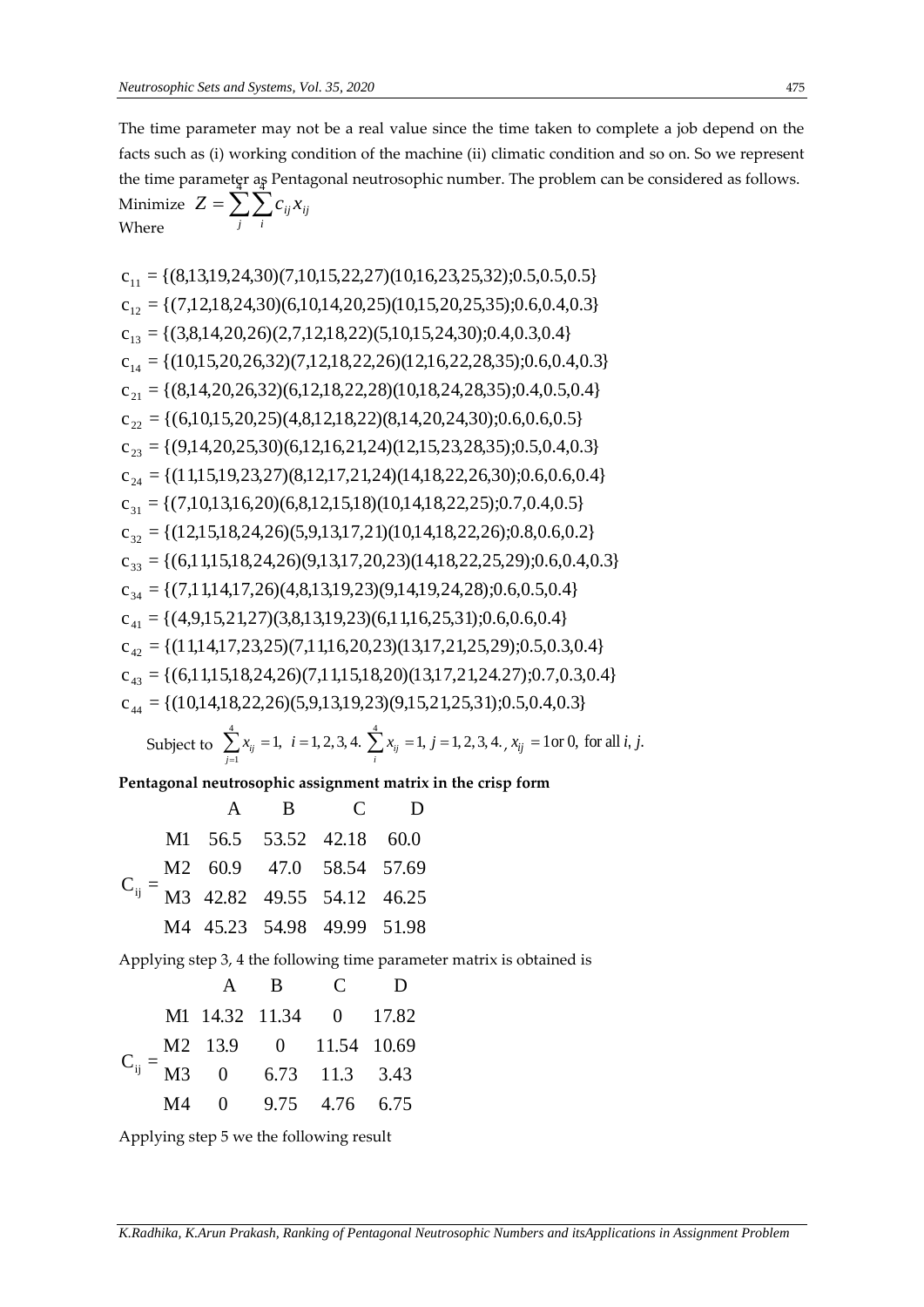|  |  | A B C D                     |  |
|--|--|-----------------------------|--|
|  |  | M1 14.32 11.34 0 14.39      |  |
|  |  | M2 13.9 0 11.54 6.26        |  |
|  |  | $C_{ij} = M3$ 0 6.73 11.3 0 |  |
|  |  | M4 0 8.81 4.76 3.32         |  |

Number of assignment is equal to the order of the matrix. Therefore the optimal assignment is  $A \rightarrow M_4, B \rightarrow M_2, C \rightarrow M_1, D \rightarrow M_3$  the minimum time to complete the job is  $45.23+47+42.18+46.25=180.66$ .

## **5. Conclusions**

In this research article the de-Neutrosophication Pentagonal neutrosophic number into a real number has been introduced by means of magnitude approach. The resulted ranking has been applied to solve neutrosophic assignment problems. The algorithm stated in this paper is simple to use and applicable to solve neutrosophic assignment problems in short time. Also it produces accurate result. There is much scope for future work in this field. This ranking can be applied to solve linear, non-linear and transportation problems involving pentagonal neutrosophic number. Further image processing multi-criteria decision making problems can also make use of this ranking method for smart computation.

**Funding:** "This research received no external funding"

**Acknowledgments:** In this section we acknowledge the Chief Editor and reviewers for their valuable suggestions.

**Conflicts of Interest:** "The authors declare no conflict of interest."

## *References*

- 1. Smarandache,F. Neutrosophic set a generalization of the intuitionistic fuzzy set, Proceeding of International Conference on Granular Computing, IEEE*,* Atlanta, GA, USA, 2006.doi: 10.1109/GRC.2006.1635754.
- 2. Smarandache,F. An Introduction to Neutrosophy, Neutrosophic Logic and Neutrosophic Set*,* First International Conference on Neutrosophy, Neutrosophic Logic, Set, Probability and Statistics, University of New Mexico, USA, 2001.
- 3. Wang,H.; Smarandache,F.; Zhang, Y.Q.; Sunderraman, R. Single valued neutrosophic sets. *Multispace and Multistructure* ,**2010**, Volume 4,pp. 410-413.
- 4. Smarandache,F. Introduction to neutrosophic measure, neutrosophic integral, and neutrosophic probability", Sitech Educational,Craiova, Columbus, USA,2013.
- 5. Subasr,S.; Selvakumar,K. Solving Neutrosophic Travelling Salesman Problem in Triangular Fuzzy Number Using Ones Assignment Method, *Eurasian Journal of Analytical Chemistry,* **2018**,Volume 13.pp. 285-291. doi:10.5281/zenodo.3133798.
- 6. Avishek Chakraborty,;Shreyashree Mondal,;Said Broumi. De-Neutrosophication Technique of Pentagonal Neutrosophic Number and Application in Minimal Spanning Tree, *Neutrosophic Sets and Systems*, **2019**, Volume 29.pp. doi: 10.5281/zenodo.3514383.
- 7. Avishek Chakraborty ; SaidBroumi; Prem Kumar Singh. Some properties of Pentagonal Neutrosophic Numbers and its Applications in Transportation Problem Environment*, Neutrosophic Sets and Systems*, **2019**,Volume 28.pp. doi:10.5281/zenodo.3382542.